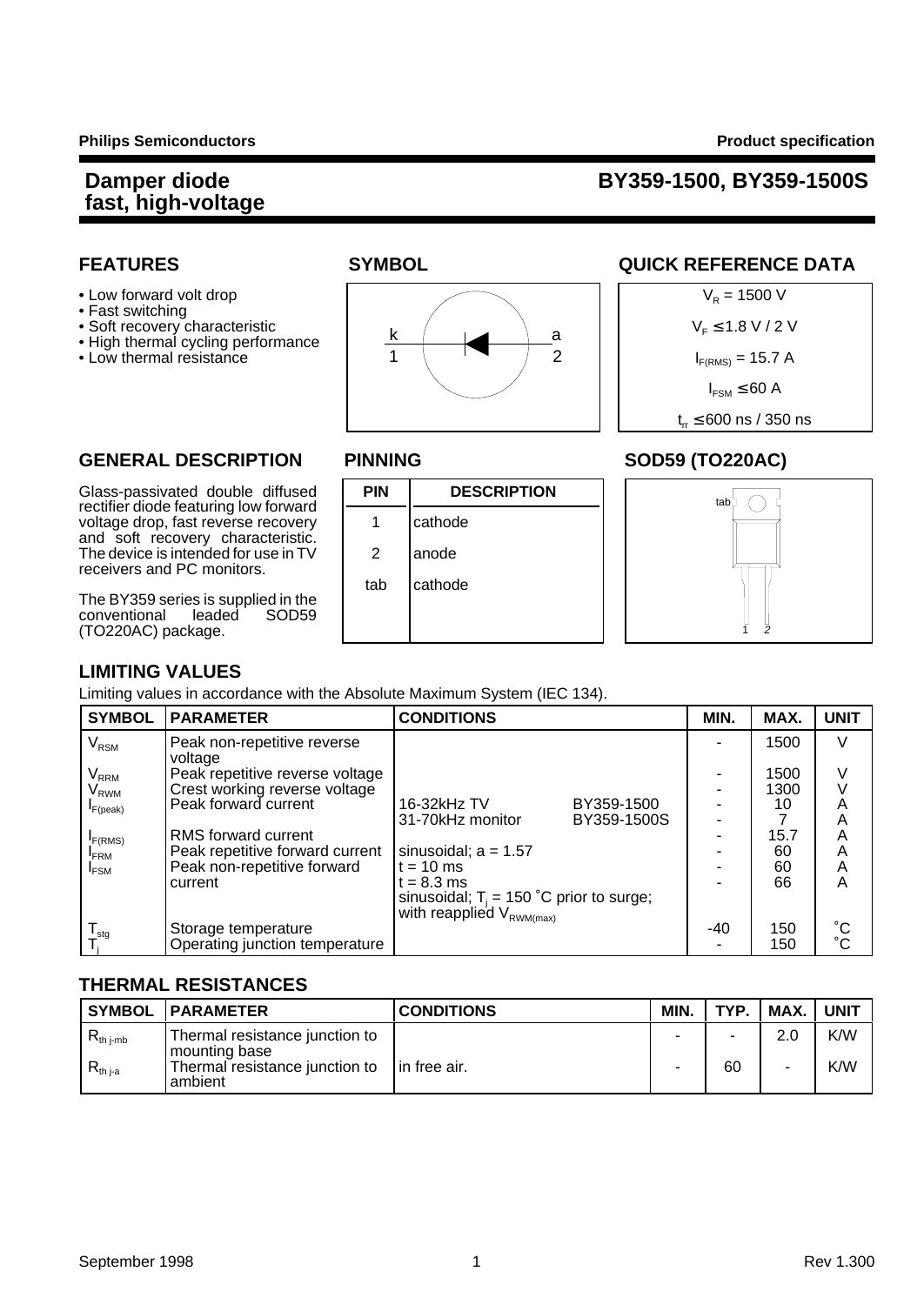### BY359-1500, BY359-1500S

#### **STATIC CHARACTERISTICS**

 $T_i$  = 25 °C unless otherwise stated

|                |                  | BY359-1500                                                          |             | BY359-1500S |             |             |             |
|----------------|------------------|---------------------------------------------------------------------|-------------|-------------|-------------|-------------|-------------|
| <b>SYMBOL</b>  | <b>PARAMETER</b> | <b>CONDITIONS</b>                                                   | TYP.        | MAX.        | <b>TYP</b>  | MAX.        | <b>UNIT</b> |
| V <sub>F</sub> | Forward voltage  | $I_{F} = 20 A$<br>$I_F = 10$ A; T <sub>i</sub> = 150 <sup>°</sup> C | 1.3<br>1.00 | 1.8<br>1.5  | 1.5<br>1.25 | 2.0<br>1.75 |             |
| <sup>I</sup> R | Reverse current  | $V_R = 1300 V$<br>$V_R$ = 1300 V;<br>$\bar{E} = 100 \degree C$      | 10<br>50    | 100<br>300  | 10<br>100   | 100<br>600  | μA<br>μA    |

#### **DYNAMIC CHARACTERISTICS**

 $T_i$  = 25 °C unless otherwise stated

|                 |                                                  | BY359-1500                                                |             | BY359-1500S |              |              |             |
|-----------------|--------------------------------------------------|-----------------------------------------------------------|-------------|-------------|--------------|--------------|-------------|
| <b>SYMBOL</b>   | <b>PARAMETER</b>                                 | <b>CONDITIONS</b>                                         | <b>TYP</b>  | MAX.        | <b>TYP</b>   | <b>MAX</b>   | <b>UNIT</b> |
| $Q_{\rm s}$     | Reverse recovery time<br>Reverse recovery charge | $I_F = 2 A$ ; $V_R \ge 30 V$ ;<br>$-dIF/dt = 20 A/μs$     | 0.47<br>1.6 | 0.60<br>2.0 | 0.28<br>0.70 | 0.35<br>0.95 | μs<br>μC    |
| $V_{\text{fr}}$ | Peak forward recovery voltage                    | l <sub>F</sub> = 10 A;<br>  dl <sub>F</sub> /dt = 30 A/µs | 11.0        |             | 17.0         |              |             |



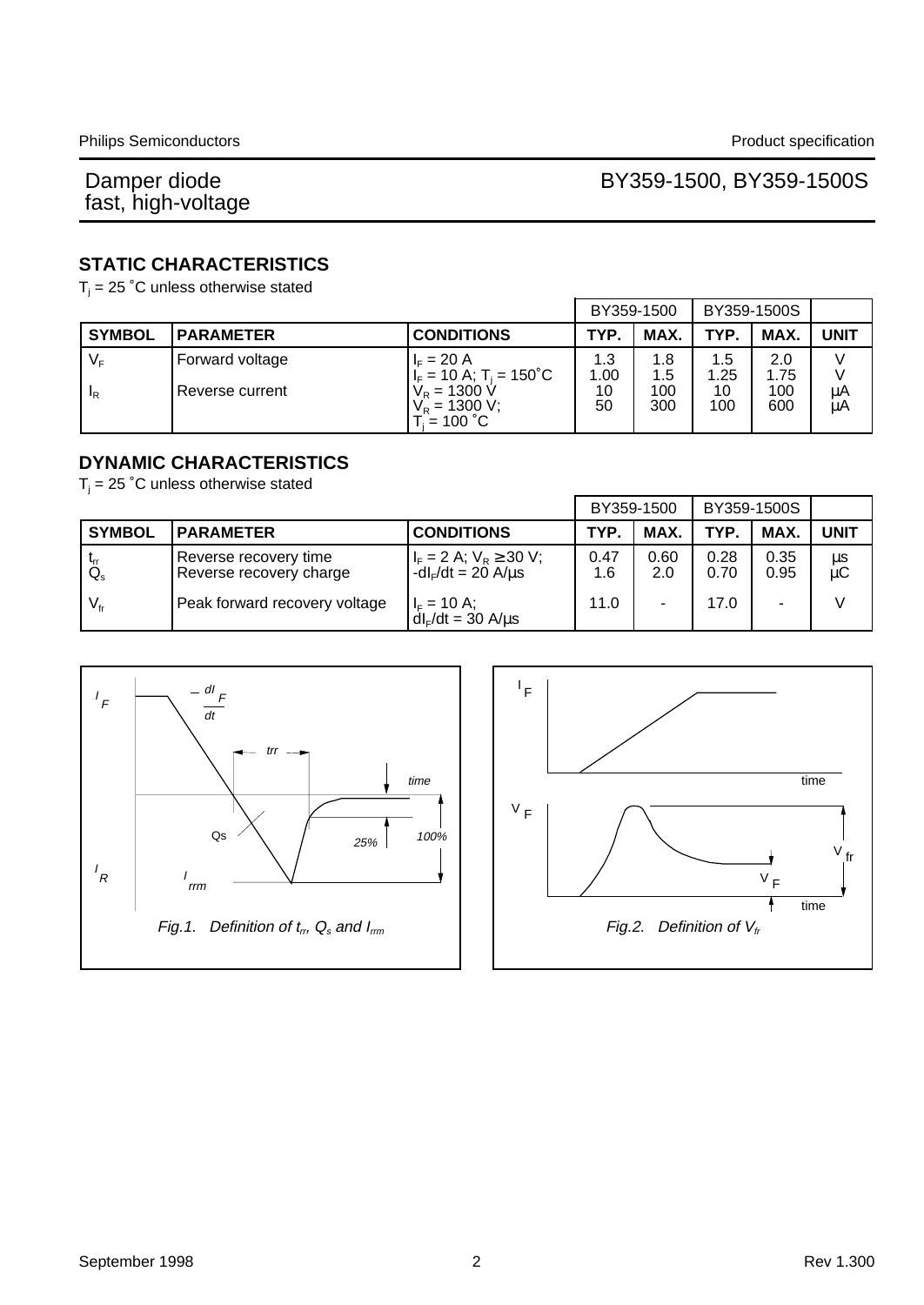## BY359-1500, BY359-1500S

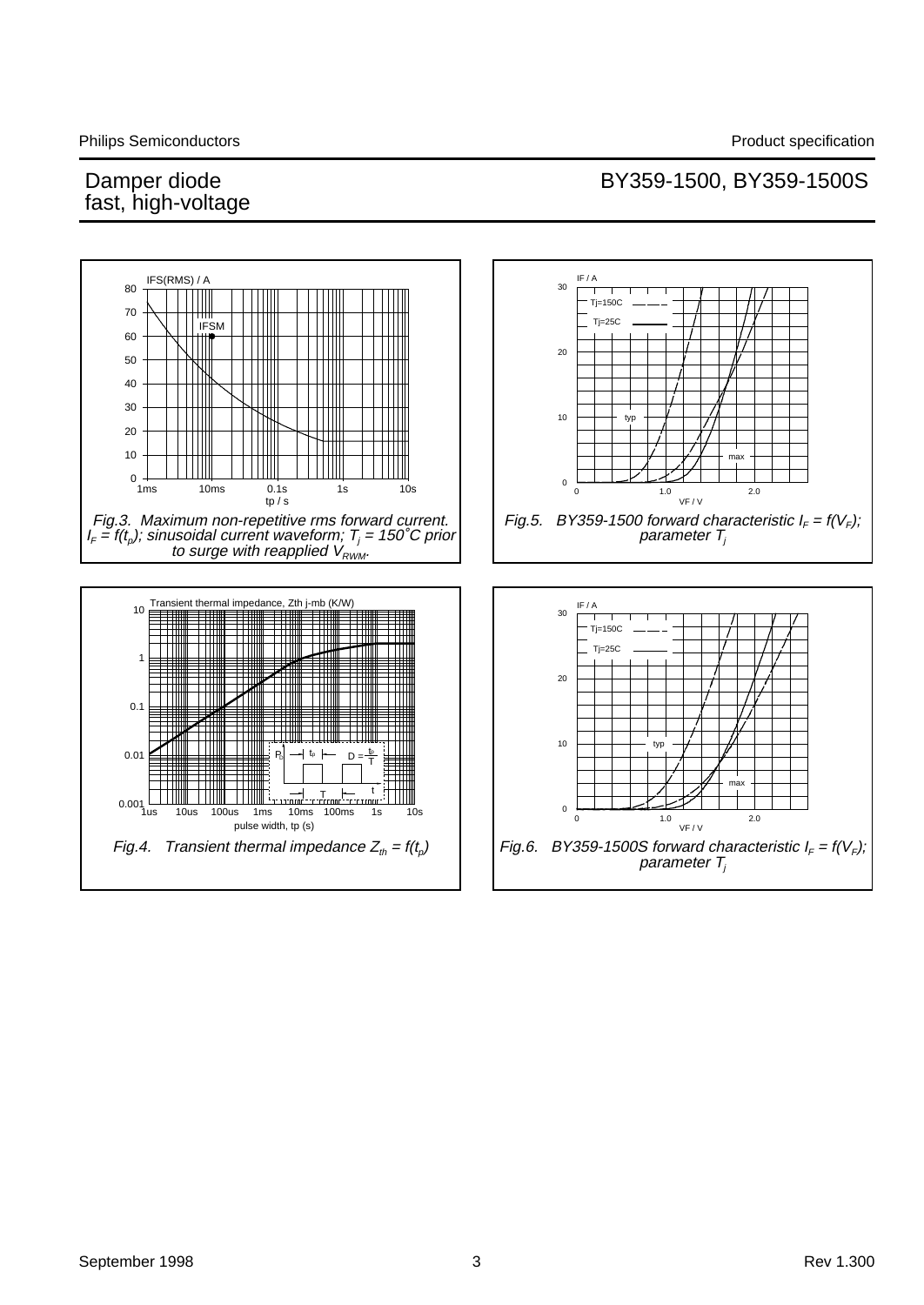### BY359-1500, BY359-1500S

### **MECHANICAL DATA**



#### **Notes**

1. Refer to mounting instructions for TO220 envelopes.

2. Epoxy meets UL94 V0 at 1/8".